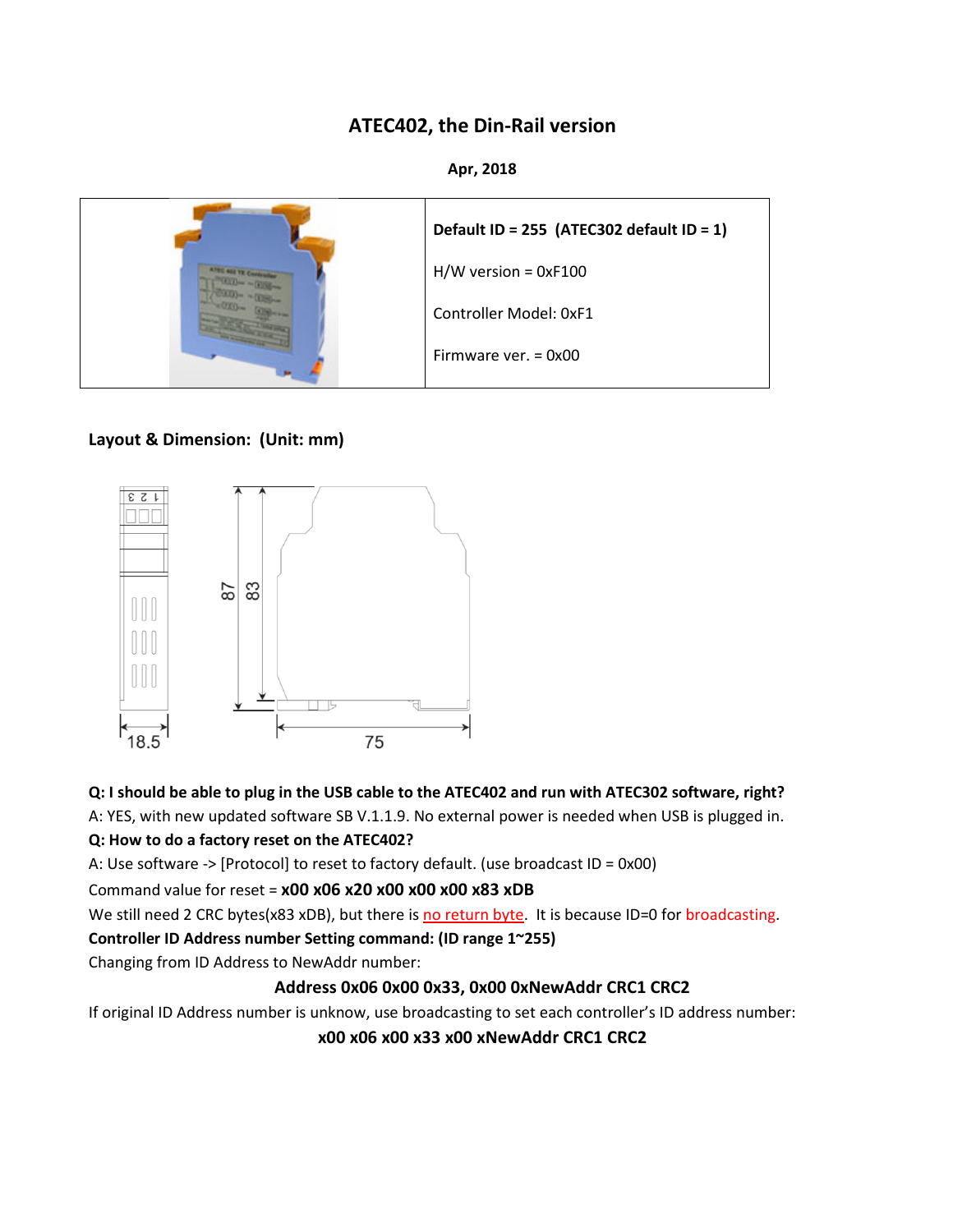#### **Sensor type selecting:**

Controller default setting is the thermistor sensor. For selecting sensor type (T/C or PT-100), there is hardware DIP switch setting needed. Then software setting (TYPE) is also required. Open the cover of the ATEC402 and make the proper switch adjustment.



|           | SW1        |                |            | SW <sub>2</sub> |            |
|-----------|------------|----------------|------------|-----------------|------------|
|           | 1          | $\overline{2}$ | 3          | 1               | 2          |
| <b>TC</b> | ON         | OFF            | ON         | ON              | OFF        |
| <b>RT</b> | ON         | OFF            | ON         | <b>OFF</b>      | <b>OFF</b> |
| <b>TR</b> | <b>OFF</b> | ON             | <b>OFF</b> | <b>OFF</b>      | ON         |